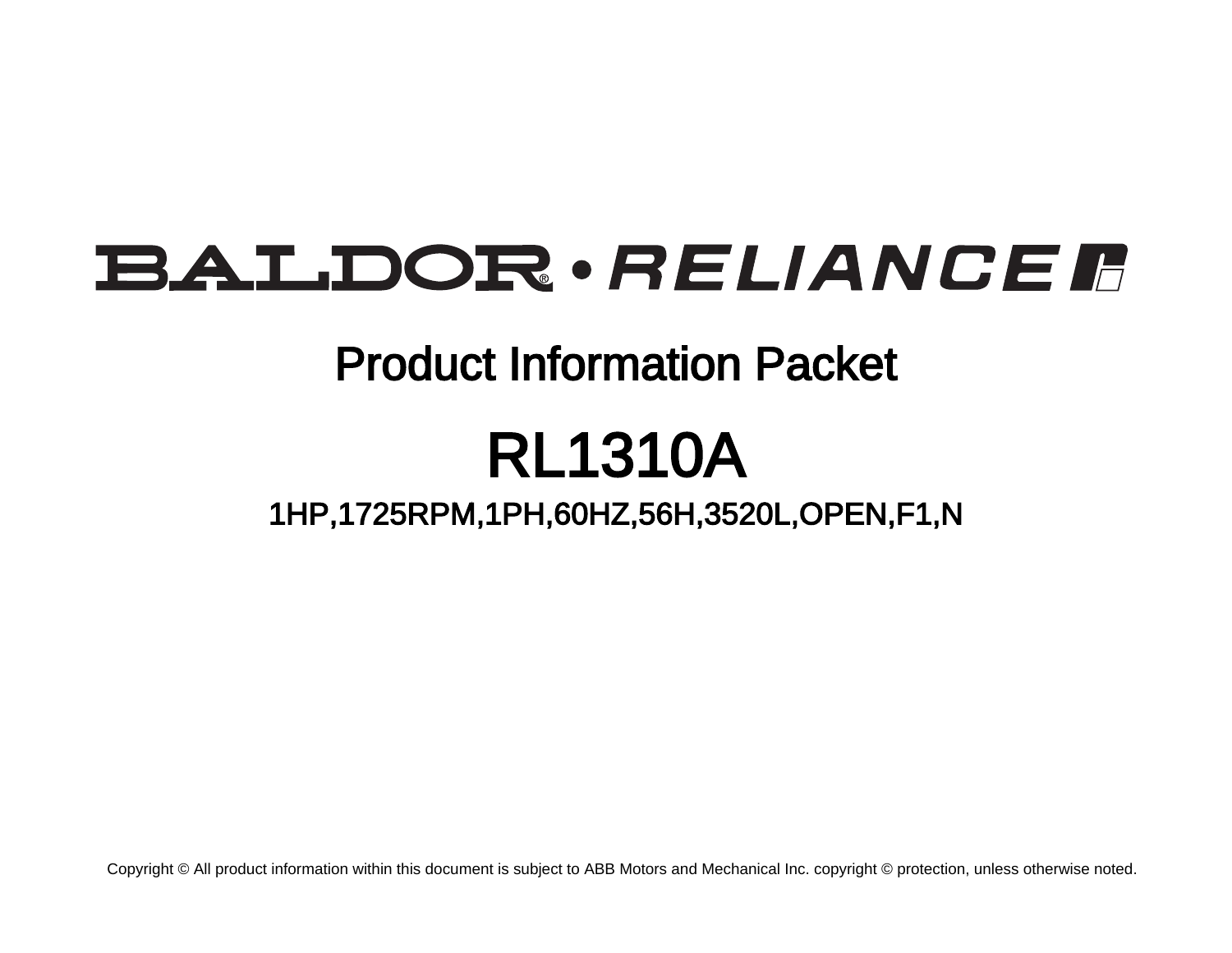### BALDOR · RELIANCE F Product Information Packet: RL1310A - 1HP,1725RPM,1PH,60HZ,56H,3520L,OPEN,F1,N

| <b>Part Detail</b> |           |             |            |             |                |                      |            |  |
|--------------------|-----------|-------------|------------|-------------|----------------|----------------------|------------|--|
| Revision:          |           | Status:     | PRD/A      | Change #:   |                | Proprietary:         | No         |  |
| Type:              | AC        | Elec. Spec: | 35WGL468   | CD Diagram: | CD0052         | Mfg Plant:           |            |  |
| Mech. Spec:        | 35F391    | Layout:     | 35LYF391   | Poles:      | -04            | <b>Created Date:</b> | 12-22-2015 |  |
| Base:              | <b>RS</b> | Eff. Date:  | 11-27-2018 | Leads:      | 6#18,1#14 #1TH |                      |            |  |

| <b>Specs</b>                           |                          |                                  |                        |
|----------------------------------------|--------------------------|----------------------------------|------------------------|
| <b>Catalog Number:</b>                 | <b>RL1310A</b>           | <b>Inverter Code:</b>            | Not Inverter           |
| Enclosure:                             | <b>OPEN</b>              | <b>KVA Code:</b>                 | F                      |
| Frame:                                 | 56H                      | <b>Lifting Lugs:</b>             | No Lifting Lugs        |
| <b>Frame Material:</b>                 | Steel                    | <b>Locked Bearing Indicator:</b> | No Locked Bearing      |
| Motor Letter Type:                     | Cap Start, Induction Run | Motor Lead Quantity/Wire Size:   | 6 @ 18 AWG             |
| Output @ Frequency:                    | 1.000 HP @ 60 HZ         | <b>Motor Lead Exit:</b>          | <b>Terminal Panel</b>  |
| Synchronous Speed @ Frequency:         | 1800 RPM @ 60 HZ         | <b>Motor Lead Termination:</b>   | <b>Flying Leads</b>    |
| Voltage @ Frequency:                   | 115.0 V @ 60 HZ          | Motor Type:                      | 3520L                  |
|                                        | 230.0 V @ 60 HZ          | <b>Mounting Arrangement:</b>     | F1                     |
| XP Class and Group:                    | None                     | <b>Power Factor:</b>             | 70                     |
| <b>XP Division:</b>                    | Not Applicable           | <b>Product Family:</b>           | <b>General Purpose</b> |
| <b>Agency Approvals:</b>               | <b>UR</b>                | <b>Pulley End Bearing Type:</b>  | Ball                   |
|                                        | <b>CSA</b>               | <b>Pulley Face Code:</b>         | <b>Resilient Mount</b> |
| <b>Auxillary Box:</b>                  | No Auxillary Box         | <b>Pulley Shaft Indicator:</b>   | Standard               |
| <b>Auxillary Box Lead Termination:</b> | None                     | <b>Rodent Screen:</b>            | None                   |
| <b>Base Indicator:</b>                 | Resilient                | <b>RoHS Status:</b>              | <b>ROHS COMPLIANT</b>  |
| <b>Bearing Grease Type:</b>            | Polyrex EM (-20F +300F)  | <b>Shaft Extension Location:</b> | Pulley End             |
| Blower:                                | None                     | <b>Shaft Ground Indicator:</b>   | No Shaft Grounding     |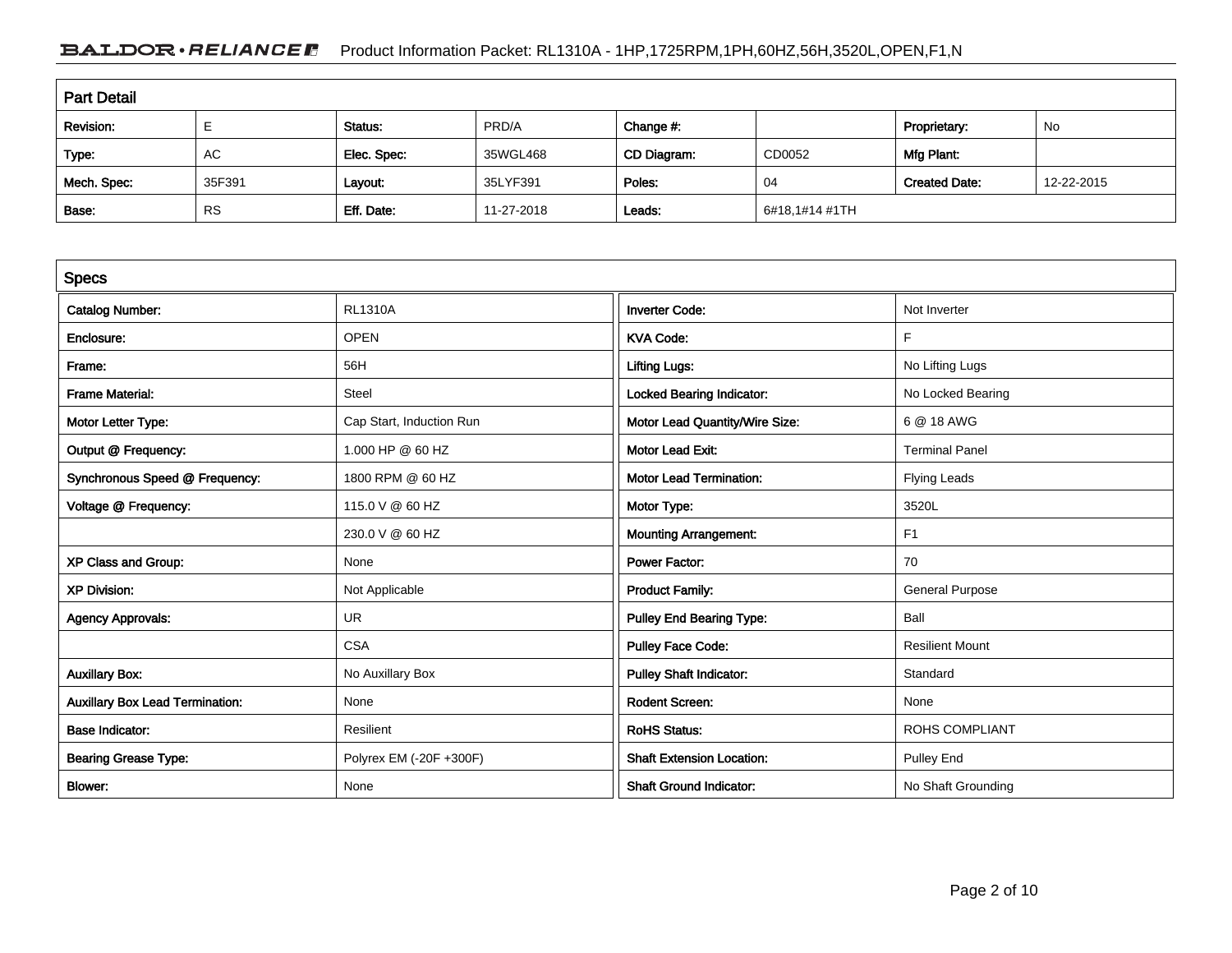| Current @ Voltage:                    | 13.000 A @ 115.0 V        | <b>Shaft Rotation:</b>             | Reversible                 |
|---------------------------------------|---------------------------|------------------------------------|----------------------------|
|                                       | 6.500 A @ 230.0 V         | <b>Shaft Slinger Indicator:</b>    | No Slinger                 |
| Design Code:                          | N                         | <b>Speed Code:</b>                 | Single Speed               |
| Drip Cover:                           | No Drip Cover             | <b>Motor Standards:</b>            | <b>NEMA</b>                |
| Duty Rating:                          | <b>CONT</b>               | <b>Starting Method:</b>            | Direct on line             |
| <b>Electrically Isolated Bearing:</b> | Not Electrically Isolated | Thermal Device - Bearing:          | None                       |
| <b>Feedback Device:</b>               | NO FEEDBACK               | Thermal Device - Winding:          | None                       |
| <b>Front Face Code:</b>               | <b>Terminal Panel</b>     | <b>Vibration Sensor Indicator:</b> | No Vibration Sensor        |
| Front Shaft Indicator:                | None                      | <b>Winding Thermal 1:</b>          | Automatic Thermal Overload |
| Heater Indicator:                     | No Heater                 | <b>Winding Thermal 1 Location:</b> | EP                         |
| <b>Insulation Class:</b>              |                           | <b>Winding Thermal 2:</b>          | None                       |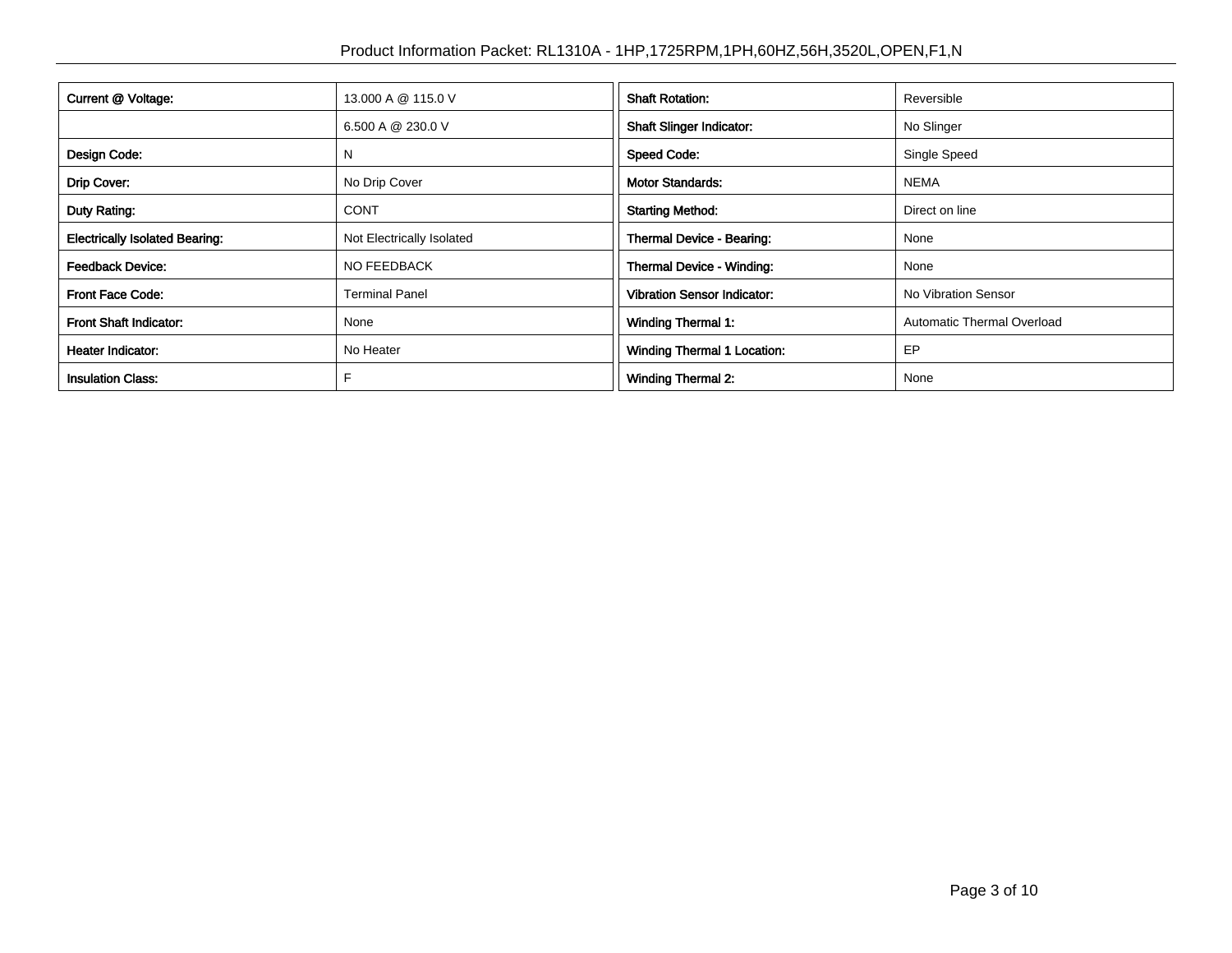### BALDOR · RELIANCE F Product Information Packet: RL1310A - 1HP,1725RPM,1PH,60HZ,56H,3520L,OPEN,F1,N

| Nameplate NP1257L  |                                 |
|--------------------|---------------------------------|
|                    | <b>CAT.NO. RL1310A</b>          |
|                    | SPEC. 35F391L468G1              |
| HP                 |                                 |
|                    | <b>VOLTS</b> 115/230            |
|                    | AMP   13/6.5                    |
| $RPM$ 1725         |                                 |
| $FRAME$ 56H        | $HZ$ 60<br>PH 1                 |
| <b>SER.F.</b> 1.15 | $CL$ $F$<br>$CODE$ $F$<br>DES N |
| NEMA-NOM-EFF 68    | PF 70                           |
|                    | RATING 40C AMB-CONT             |
| CC                 | USABLE AT 208V                  |
|                    | $ODE$ 6203<br>$DE$ 6203         |
|                    | <b>SN</b><br><b>ENCL</b> OPEN   |
|                    |                                 |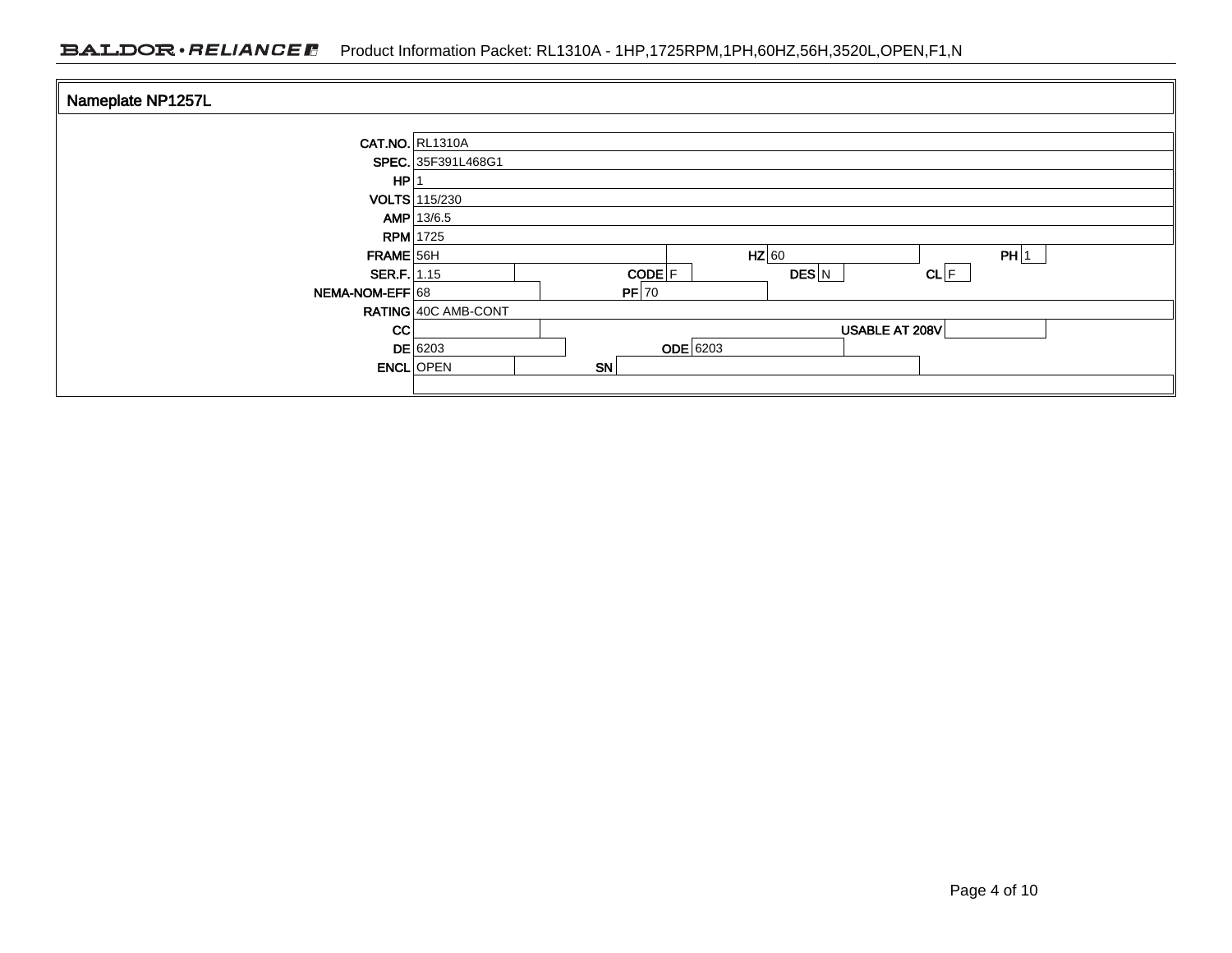| <b>Parts List</b>  |                                          |          |  |  |  |
|--------------------|------------------------------------------|----------|--|--|--|
| <b>Part Number</b> | Description                              | Quantity |  |  |  |
| SA325714           | SA 35F391L468G1                          | 1.000 EA |  |  |  |
| RA313593           | RA 35F391L468G1                          | 1.000 EA |  |  |  |
| EC4400A03          | ELEC CAP 115V 1.8 X 3.3 USE EC1400A03 A  | 1.000 EA |  |  |  |
| 35CB4500SP         | TERMINAL BOX LID STAMPED                 | 1.000 EA |  |  |  |
| 51XW0832A07        | 8-32 X .44, TAPTITE II, HEX WSHR SLTD SE | 2.000 EA |  |  |  |
| 11XW0832G06        | #8-32 X 3/8, TAPTITE II, HEX WSHR SLTD   | 1.000 EA |  |  |  |
| LD5000A01          | LEAD ASSY, ML1400DF14 7" RING TRM EA END | 1.000 EA |  |  |  |
| 51XW1032A06        | 10-32 X .38, TAPTITE II, HEX WSHR SLTD S | 2.000 EA |  |  |  |
| HW1003A10          | WASHER, #10 EX TH LK, ZN X               | 2.000 EA |  |  |  |
| 35EP3202A01        | STD OPEN FR EP - RESILIENT MTD           | 1.000 EA |  |  |  |
| 51XW0832A07        | 8-32 X .44, TAPTITE II, HEX WSHR SLTD SE | 3.000 EA |  |  |  |
| RM1000A02          | CUSHION RING, MODEL 35 SAME AS A07       | 1.000 EA |  |  |  |
| 35CB4802A02SP      | CAPACITOR COVER, STAMPED X               | 1.000 EA |  |  |  |
| HA6005A01          | CLAMP, BASE                              | 2.000 EA |  |  |  |
| 51XN1032A20        | 10-32 X 1 1/4 HX WS SL SR                | 1.000 EA |  |  |  |
| 51XN1032A20        | 10-32 X 1 1/4 HX WS SL SR                | 1.000 EA |  |  |  |
| XY1032A02          | 10-32 HEX NUT DIRECTIONAL SERRATION      | 1.000 EA |  |  |  |
| WD4100A01          | DP-875 HEYCO PLUG OR 62MP0875 MICRO PLAS | 1.000 EA |  |  |  |
| 51XB1016A05        | 10-16X5/16HX WA SL SR TYB (F/S)          | 2.000 EA |  |  |  |
| HW5100A03          | WAVY WASHER (W1543-017)                  | 1.000 EA |  |  |  |
| 35EP3203A01        | STD PU EP, OPEN RESIL MTG                | 1.000 EA |  |  |  |
| RM1000A02          | CUSHION RING, MODEL 35 SAME AS A07       | 1.000 EA |  |  |  |
| HA6005A01          | CLAMP, BASE                              | 2.000 EA |  |  |  |
| XY1032A02          | 10-32 HEX NUT DIRECTIONAL SERRATION      | 1.000 EA |  |  |  |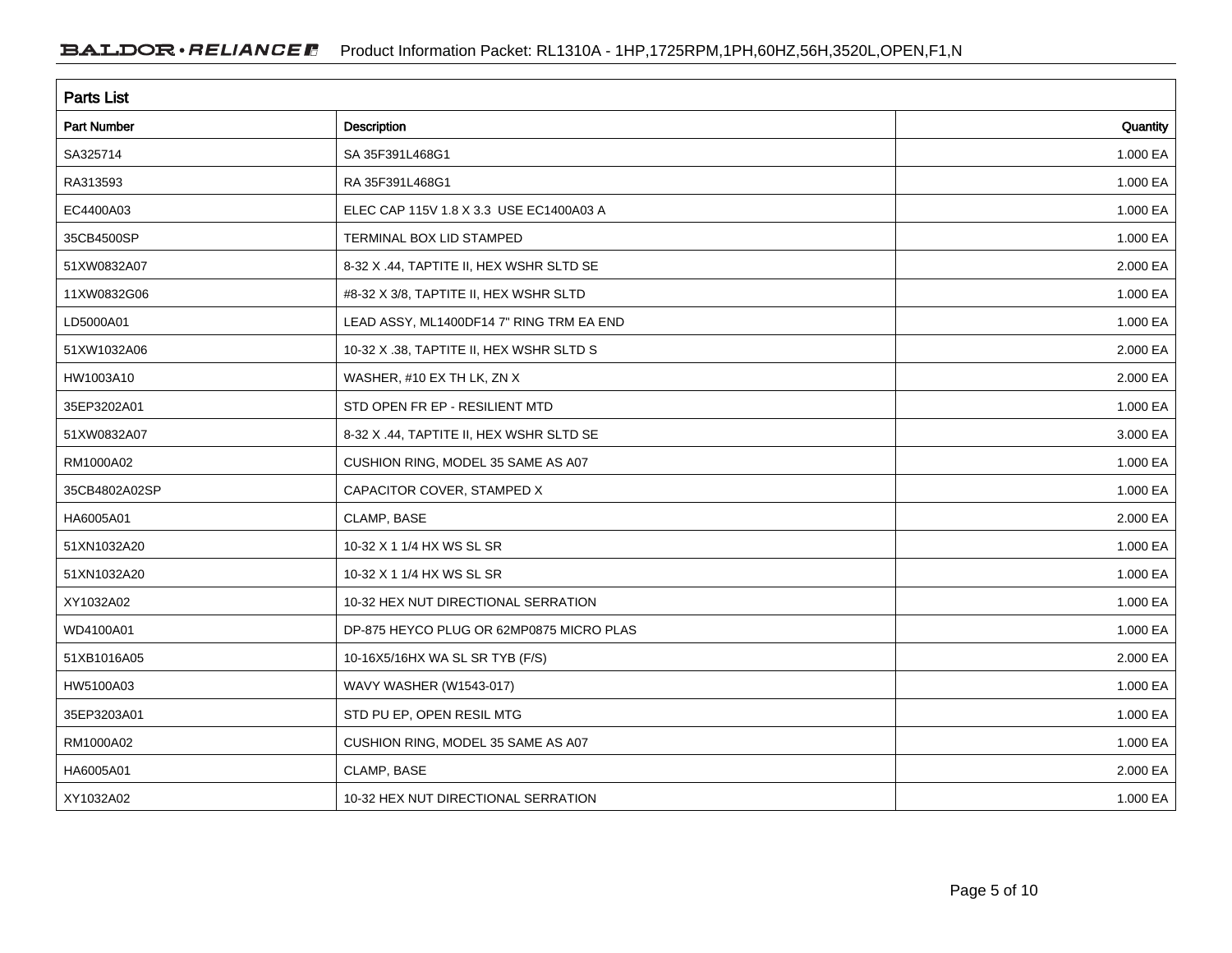| <b>Parts List (continued)</b> |                                         |          |  |  |  |
|-------------------------------|-----------------------------------------|----------|--|--|--|
| <b>Part Number</b>            | Description                             |          |  |  |  |
| XY1032A02                     | 10-32 HEX NUT DIRECTIONAL SERRATION     | 4.000 EA |  |  |  |
| HW2501D13                     | KEY, 3/16 SQ X 1.375                    | 1.000 EA |  |  |  |
| HA7000A04                     | KEY RETAINER 0.625 DIA SHAFTS           | 1.000 EA |  |  |  |
| 85XU0407S04                   | 4X1/4 U DRIVE PIN STAINLESS             | 2.000 EA |  |  |  |
| MJ1000A02                     | GREASE, POLYREX EM EXXON                | 0.050 LB |  |  |  |
| MG1000G27                     | MED CHARCOAL METALLIC GREY 400-0096     | 0.017 GA |  |  |  |
| SP5066A01                     | 35 TERM PANEL SWITCH W/E-BLK, 8-RED     | 1.000 EA |  |  |  |
| HA3100A15                     | THRUBOLT 10-32 X 8.375                  | 4.000 EA |  |  |  |
| 35BA4002A01                   | RESILIENT BASE, STAMPED                 | 1.000 EA |  |  |  |
| LB1118                        | LABEL, WARNING (ROLL LABEL)             | 1.000 EA |  |  |  |
| LC0052                        | <b>CONNECTION LABEL</b>                 | 1.000 EA |  |  |  |
| <b>NP1257L</b>                | ALUM UL CSA CC THERMAL REV MTG          | 1.000 EA |  |  |  |
| 35PA1066                      | PKG GRP, PRINT<br>PK1008A06             | 1.000 EA |  |  |  |
| MN416A01                      | TAG-INSTAL-MAINT no wire (2100/bx) 4/22 | 1.000 EA |  |  |  |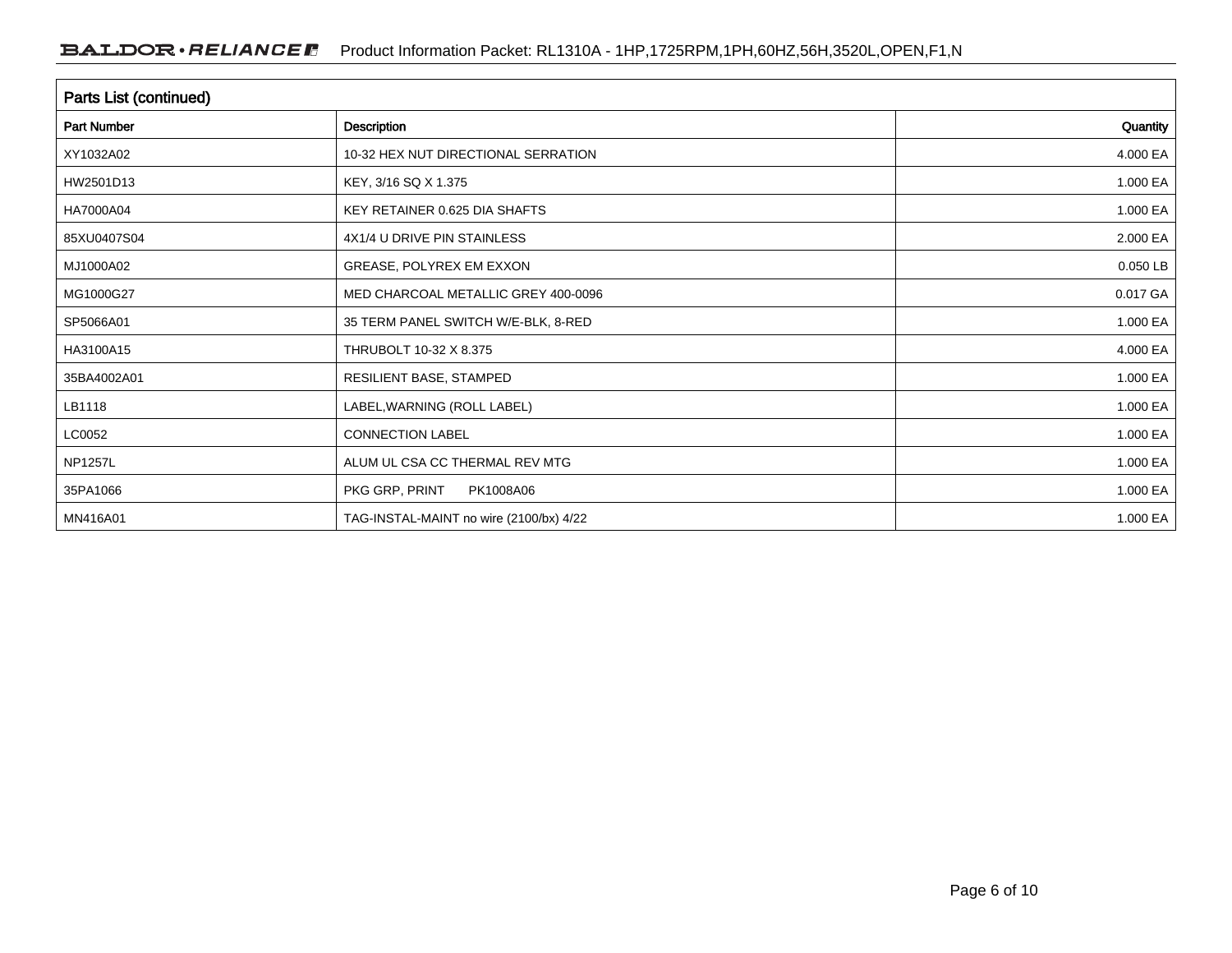#### **AC Induction Motor Performance Data**

Record # 61963Typical performance - not guaranteed values

|                          | Type: 3520L<br><b>Winding: 35WGL468-R002</b> |              | <b>Enclosure: OPEN</b>                         |                                           |
|--------------------------|----------------------------------------------|--------------|------------------------------------------------|-------------------------------------------|
| <b>Nameplate Data</b>    |                                              |              | 115 V, 60 Hz:<br><b>Low Voltage Connection</b> |                                           |
| <b>Rated Output (HP)</b> |                                              | $\mathbf{1}$ | <b>Full Load Torque</b>                        | 3 LB-FT                                   |
| <b>Volts</b>             |                                              | 115/230      | <b>Start Configuration</b>                     | direct on line                            |
| <b>Full Load Amps</b>    |                                              | 13/6.5       | <b>Breakdown Torque</b>                        | 7.58 LB-FT                                |
| <b>R.P.M.</b>            |                                              | 1725         | <b>Pull-up Torque</b>                          | 4.58 LB-FT                                |
| Hz                       | 60 Phase                                     |              | <b>Locked-rotor Torque</b>                     | 5.73 LB-FT                                |
| <b>NEMA Design Code</b>  | N KVA Code                                   | F            | <b>Starting Current</b>                        | 47.6 A                                    |
| Service Factor (S.F.)    |                                              | 1.15         | <b>No-load Current</b>                         | 10.1A                                     |
| <b>NEMA Nom. Eff.</b>    | 68 Power Factor                              | 70           | Line-line Res. @ 25°C                          | $0.697 \Omega$ A Ph<br>$1.82 \Omega B Ph$ |
| <b>Rating - Duty</b>     |                                              | 40C AMB-CONT | Temp. Rise @ Rated Load                        | $58^{\circ}$ C                            |
| S.F. Amps                |                                              |              | Temp. Rise @ S.F. Load                         | $66^{\circ}$ C                            |
|                          |                                              |              | <b>Locked-rotor Power Factor</b>               | 89                                        |
|                          |                                              |              | Rotor inertia                                  | 0.119 LB-FT2                              |

#### **Load Characteristics 115 V, 60 Hz, 1 HP**

| % of Rated Load     | 25   | 50   | 75   | 100  | 125  | 150  | S.F. |
|---------------------|------|------|------|------|------|------|------|
| <b>Power Factor</b> | 35   | 51   | 62   | 71   |      | 81   | 75   |
| <b>Efficiency</b>   | 46.5 | 61.2 | 67.3 | 69.7 | 68.6 | 66.1 | 69   |
| Speed               | 1782 | 1770 | 1755 | 1739 | 1718 | 1691 | 1726 |
| <b>Line amperes</b> | 10.1 | 10.6 | 11.6 | 13   | 15   | 17.6 | 14.2 |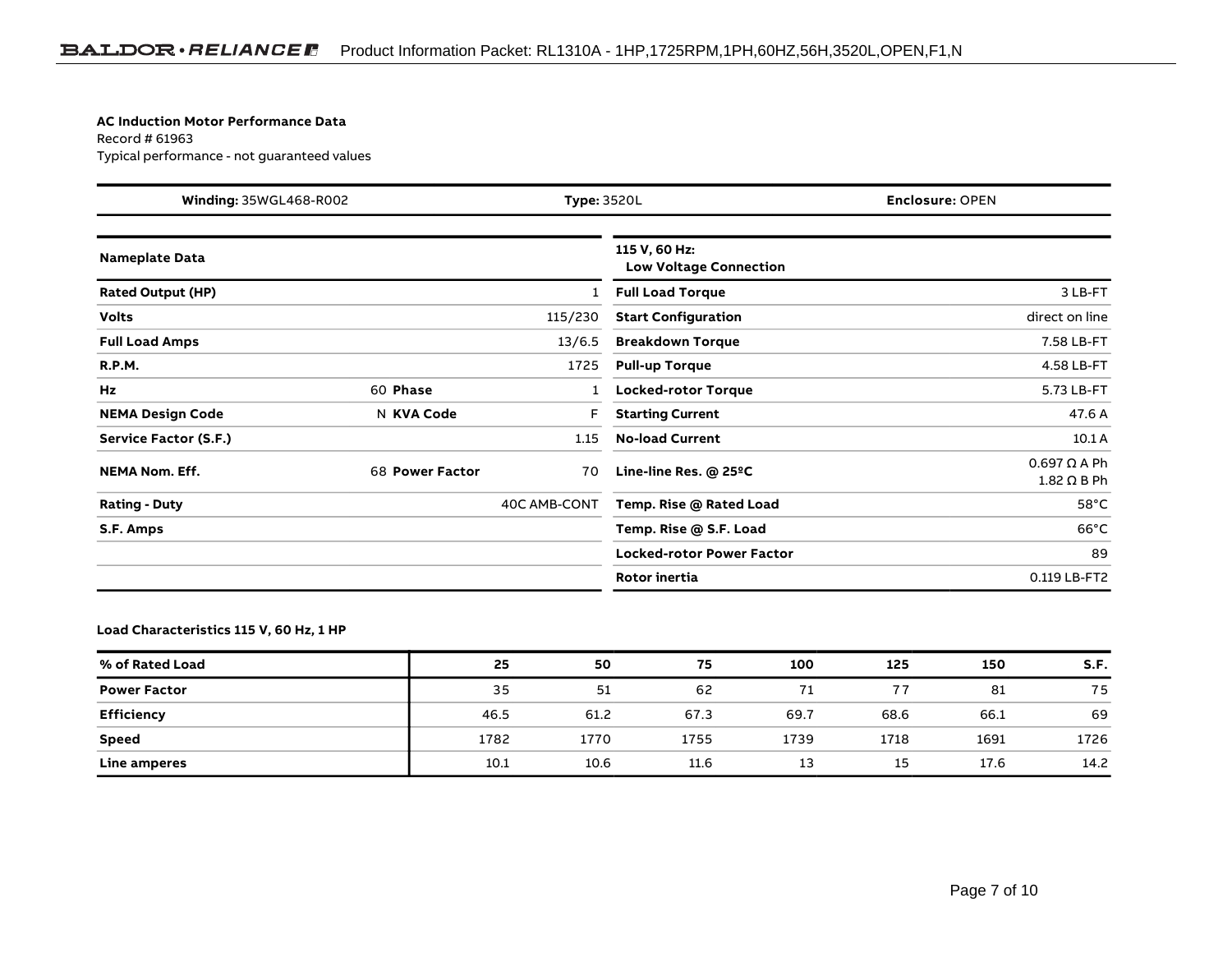

Performance Graph at 115V, 60Hz, 1.0HP Typical performance - Not guaranteed values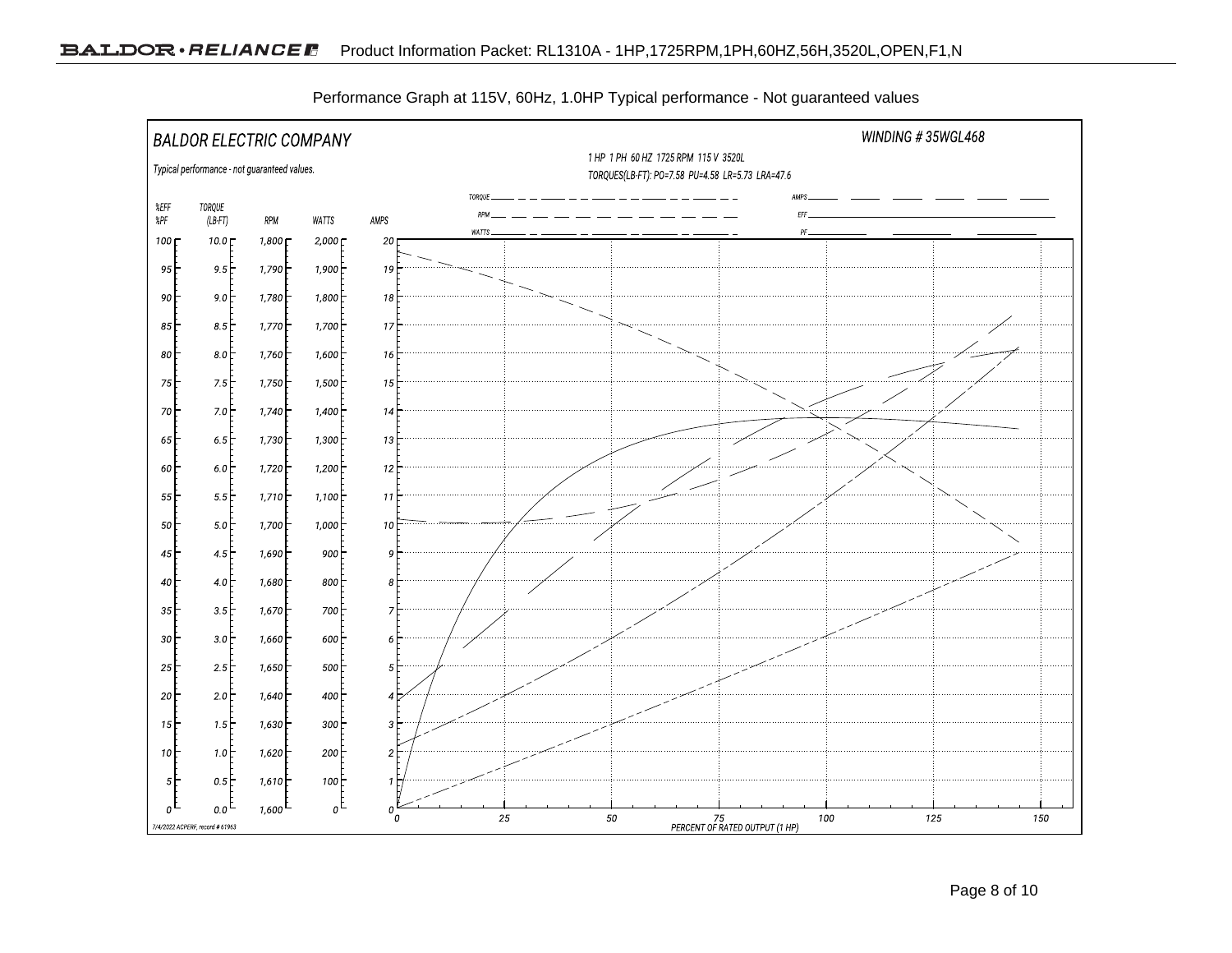

Page 9 of 10